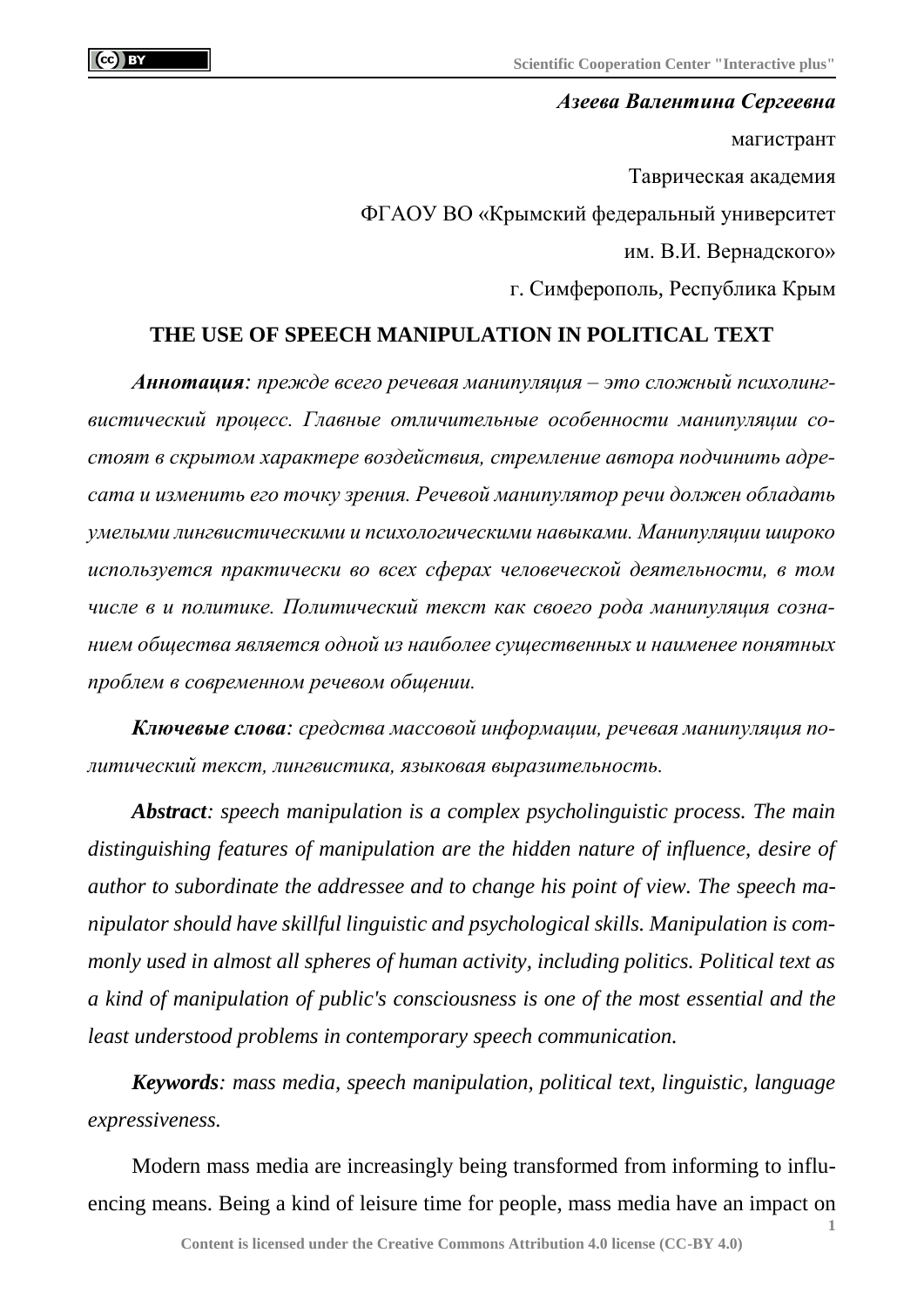their thinking and style of world perception [1, p. 23] We start to feel more and more impact of mass media during social and political instability, crises and conflicts. In such periods political texts actively begin to use language manipulation in order to put pressure on the public consciousness. The purpose of such texts is to make stronger a position of politicians, to recruit supporters and also to neutralize the negative public attitude.

Most researchers define the manipulation as the impact on mankind and urge them to do something unknowingly or against their own will, opinion or intention. But lately this term is increasingly used in a negative sense. However the word «manipulation» (from lat. «manipulare») was originally meant «to manage» and it had a positive meaning. The main characteristics of manipulation are the following.

First of all it should be said that manipulation is not a physical issue. It is not a physical violence also or even the threat of violence. Manipulation is aimed at the spiritual and psychological influence on human personality. Then it should be noticed that manipulation is performed in a hidden way. The fact of manipulation and its main goal should not be noticed by the object of manipulation. G. Schiller explains that: «...to succeed, manipulation should remain invisible» [3, p. 224] The success of the manipulation is guaranteed when the person who is the object of manipulation really believes that everything happens in a natural and inevitable way.

And moreover the implementation of manipulation requires a considerable mastery, experience and specific knowledge in different areas of life. If we are talking about a social consciousness in the sphere of politics as a rule, only specialists or at least people with special knowledge in this field create high-quality texts. Manipulation has a double nature [2, c.141] The language is the primary way of mass media influence on public's consciousness. Due to the language new concepts are formed and established in the picture of the world. Thus the choice of specific linguistic means determines the perceptual process and reproduction of reality.

There are different ways of linguistic influence that are used in oral or written speech manipulation. It could be deliberate distortions of reality through adding to key words unusual connotations. One of the most popular device for speech manipulation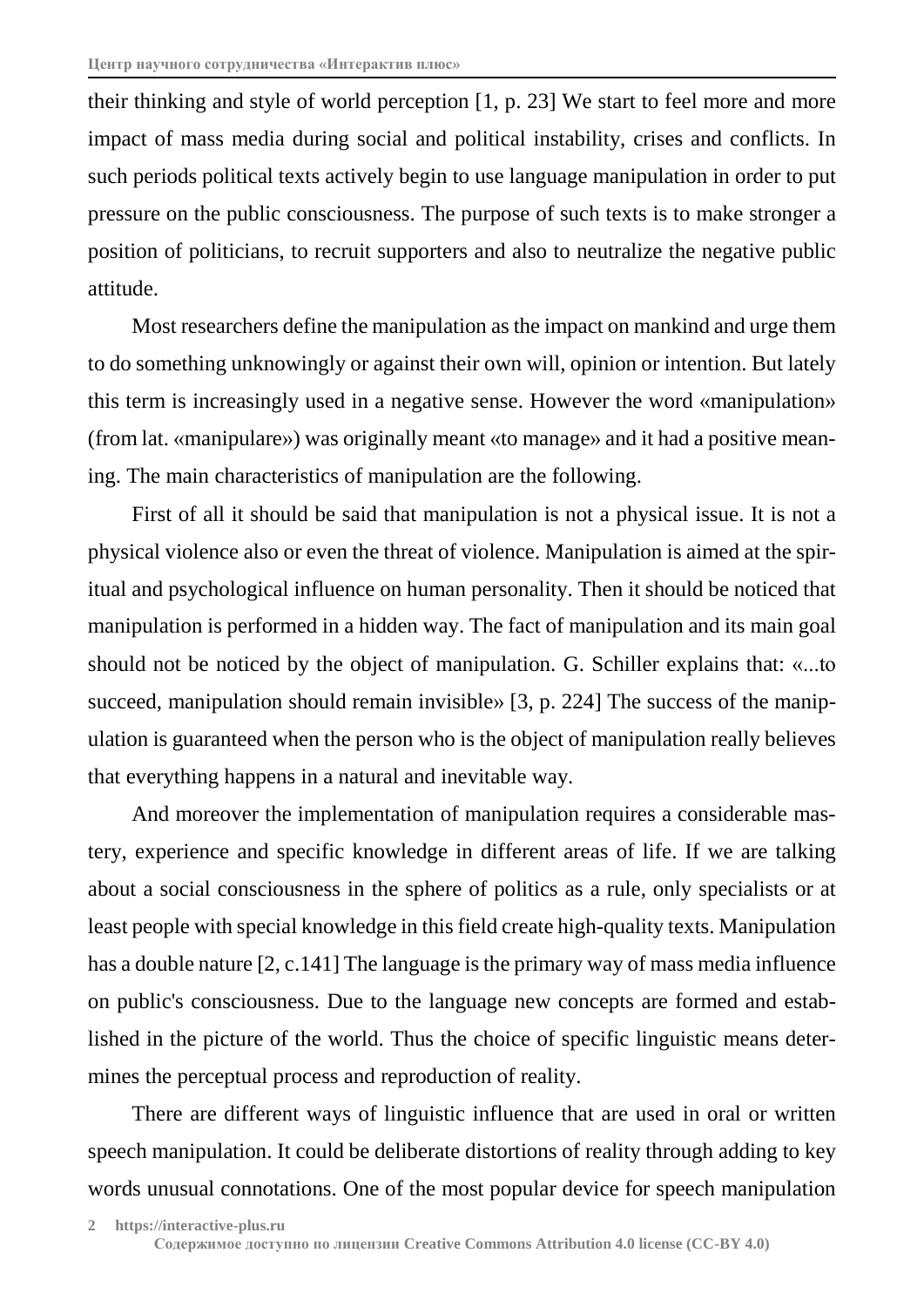is a word- play. For creation desired impression manipulators can use means of language expressiveness such as different tropes, stylistic devices, rhetorical figures, etc. Thus it is an issue to distinguish the difference between linguistic expression and linguistic manipulation as a phenomenon.

The author of the text does not always want to be responsible for the information that he conveys to the addressee. This way one of the commonly used techniques of speech manipulation in media is reference to unknown source. In such case following constructions are used: according to informed sources; according to press reports; according to rumors; according to unverified information; as it turned out; by all accounts; on good authority; it is said.

Euphemisms are one of the most popular devices in creating speech manipulations. The euphemisms are considered to hide and conceal the negative phenomena in the public consciousness. Euphemisms distract audience's attention from the object that can cause antipathy. Thus manipulating readers by using euphemisms are for hiding the true nature of phenomena through creation of neutral or positive connotations.

The syntactic devices of speech manipulation are mainly additional. Their function is to enhance the effect of lexical and grammatical means of influence on consciousness of the addressee. One more their function is to model the structure of the utterance. Syntactic devices allow to build the text, focusing on achieving a certain effect. The main syntactic devices in publicist texts are repetition, gradation, anaphora and epiphora. Parallel constructions are also used in political texts [4, c. 126] Their function is to emphasize the most significant parts of text.

Appealing to historical facts or drawing the historic parallels is one more tool in speech manipulation in political texts. It involves a comparison between the previous historical experience with events of our days. Appealing to significant historical facts allows journalists to draw a historical parallel and in such manner cause a false sense that the situation has been repeating again. Rewriting history is one of the modern tendencies that leads to manipulation of information. It is convenient to manipulate people, especially who has poor knowledge in history by presenting different events from the past in a favorable light.